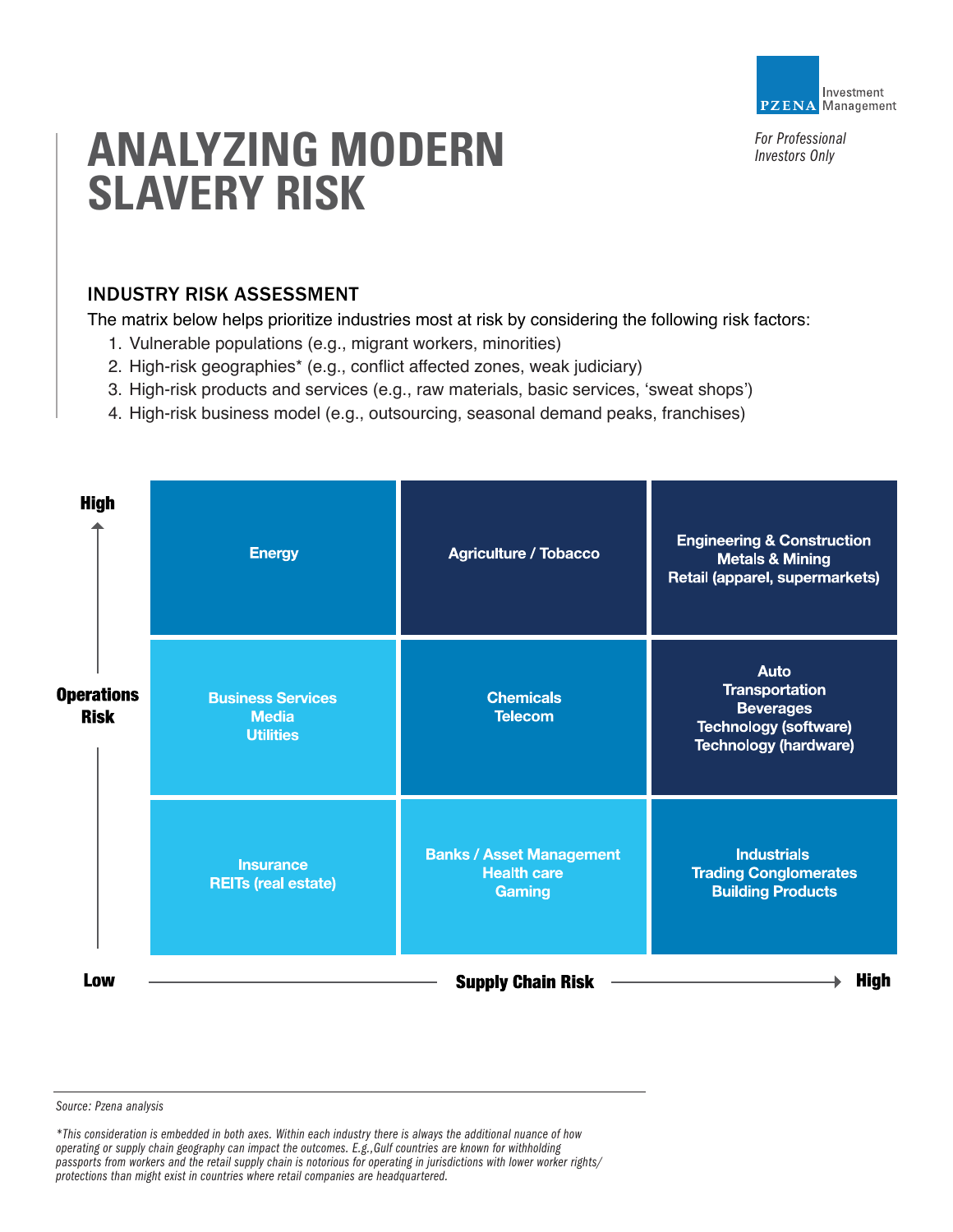

# **ANALYZING MODERN SLAVERY RISK**

## ORGANIZATIONAL RISK

A guide for research and engagement

#### Governance

- i. Thoroughness of policy statements and codes of conduct, beyond compliance with local laws
- ii. Board/senior management accountability (e.g., aligned incentives)
- iii. Organizational structure and business unit accountability
- iv. Alignment with international best practices
- v. Evidence of collaboration with peers/industry organizations

# **2**

**3**

**1**

## Risk Identification

- i. High risk factors (e.g., geographical locations, products and service categories, business models)
- ii. Supplier assessments (e.g., standards, audits, site visits)
- iii. Depth of supplier evaluation (e.g., do they go beyond tier 1 suppliers)

### Risk Mitigation

- i. Quality of employee resources (e.g., training, grievance mechanism)
- ii. Fair wages
- iii. Documented KPIs to track progress
- iv. Diligence and remediation processes
- v. Transparency of disclosure (successes and failures)
- vi. Third party verification of site audits/policy compliance